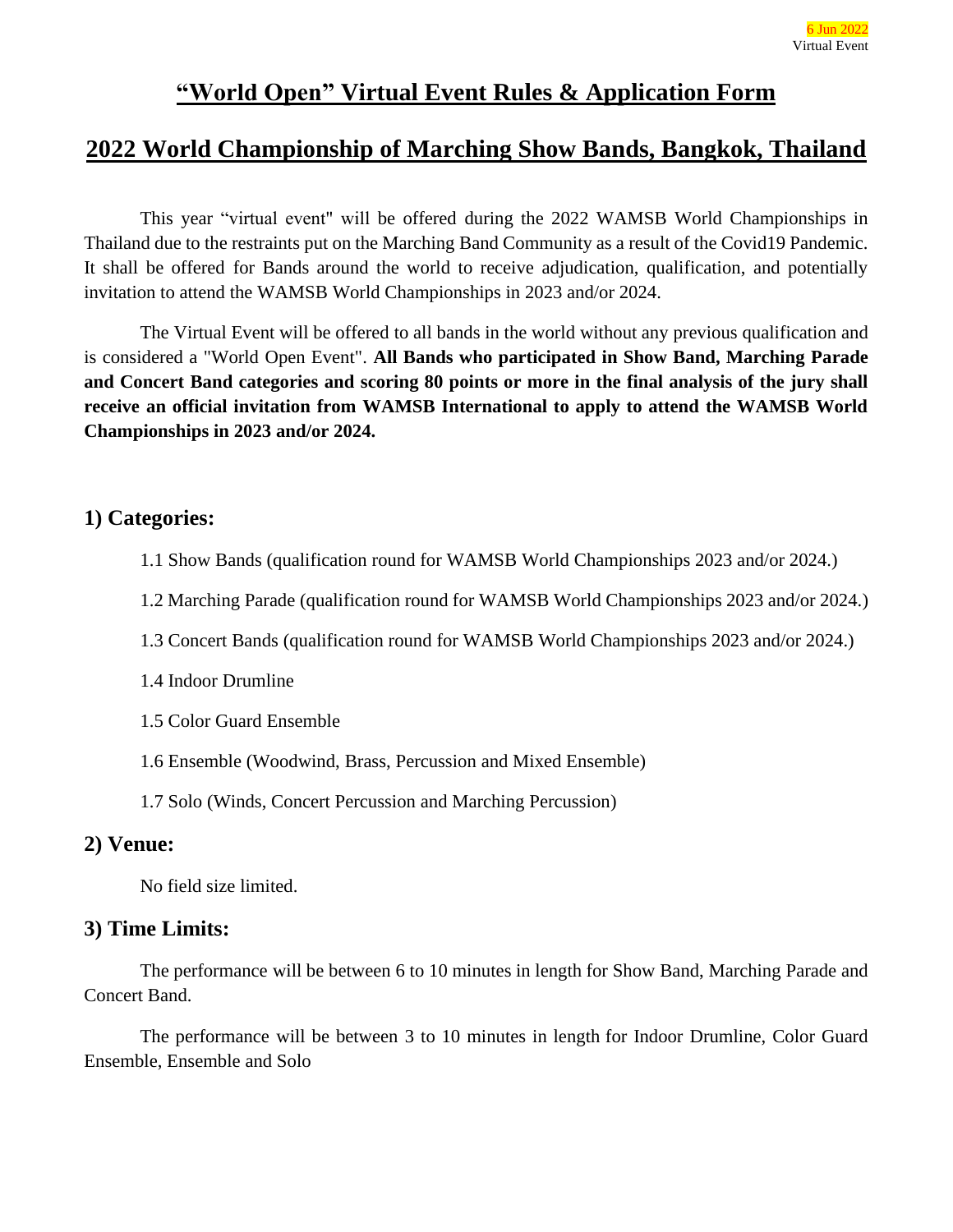### **4) Video Recording:**

The performance will be recorded using only one camera and the camera should be fixed (No zooming or panning) and shot from the front of the band at the highest available perspective.

It is not required to submit Conductor Scores for the judges; however, if deemed advantageous, a band might submit some notes about their program & performance.

### **5) Application and Video Submission:**

- 5.1 Application and video submission **deadline is on June 18th, 2022.**
- 5.2 Participants **must** send their video to 2 channels.
	- Upload their video onto YouTube and set video privacy to "public" or "unlisted". We will send this link to judges for adjudication.
	- Upload their original files and send a download link to event organizer. We will edit and use your video for streaming during the 2022 WAMSB World Championships.
	- Send both links to MAI\_Competition@outllook.com **before June 18th, 2022.**
	- **-** Please rename your file using the naming convention below before uploading your file. [Country] - [Band Name] – [Category] e.g. Singapore–Saint Patrick School Band–Concert Band.mp4

### **6) Copyrights:**

In case any form of copyright applies to the music or drill being performed, as well as effects or voices used, the band is responsible for attaining the necessary permission documents for presentation to the event organizers a minimum of two weeks in advance of the event.

### **7) Judging System**

Please see WAMSB One World Adjudication System 2019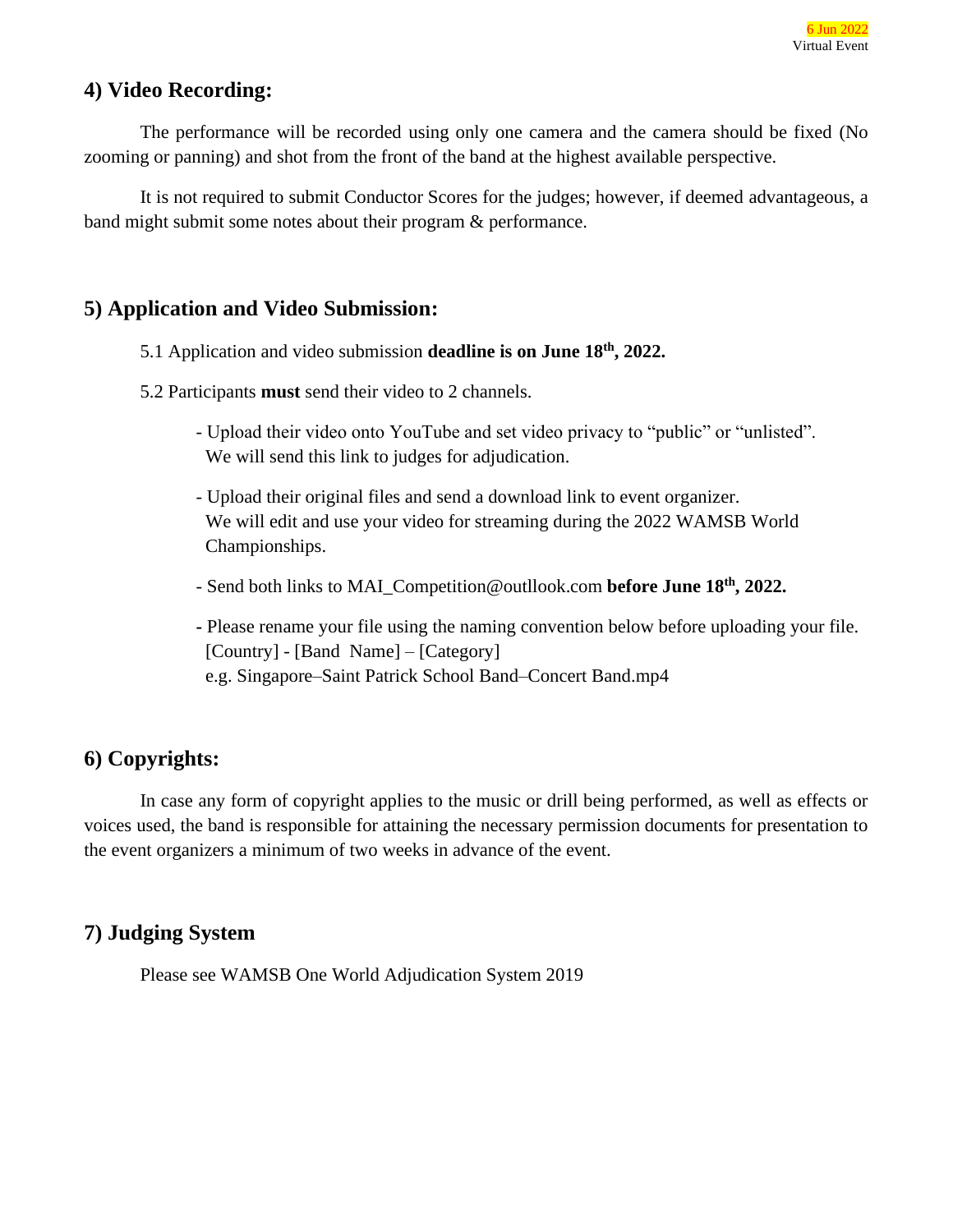

# **2022 WAMSB World Championships**

# **"World Open" Virtual Event**

*Application Form*

## **Attachment**



**Application Form**



**HD photo of the Director and Group**



**Profile of Group (English)**



**Profile of Conductor (English)**



**Do not write. Please type, edit the layout, sign, scan and send all of the attachments,**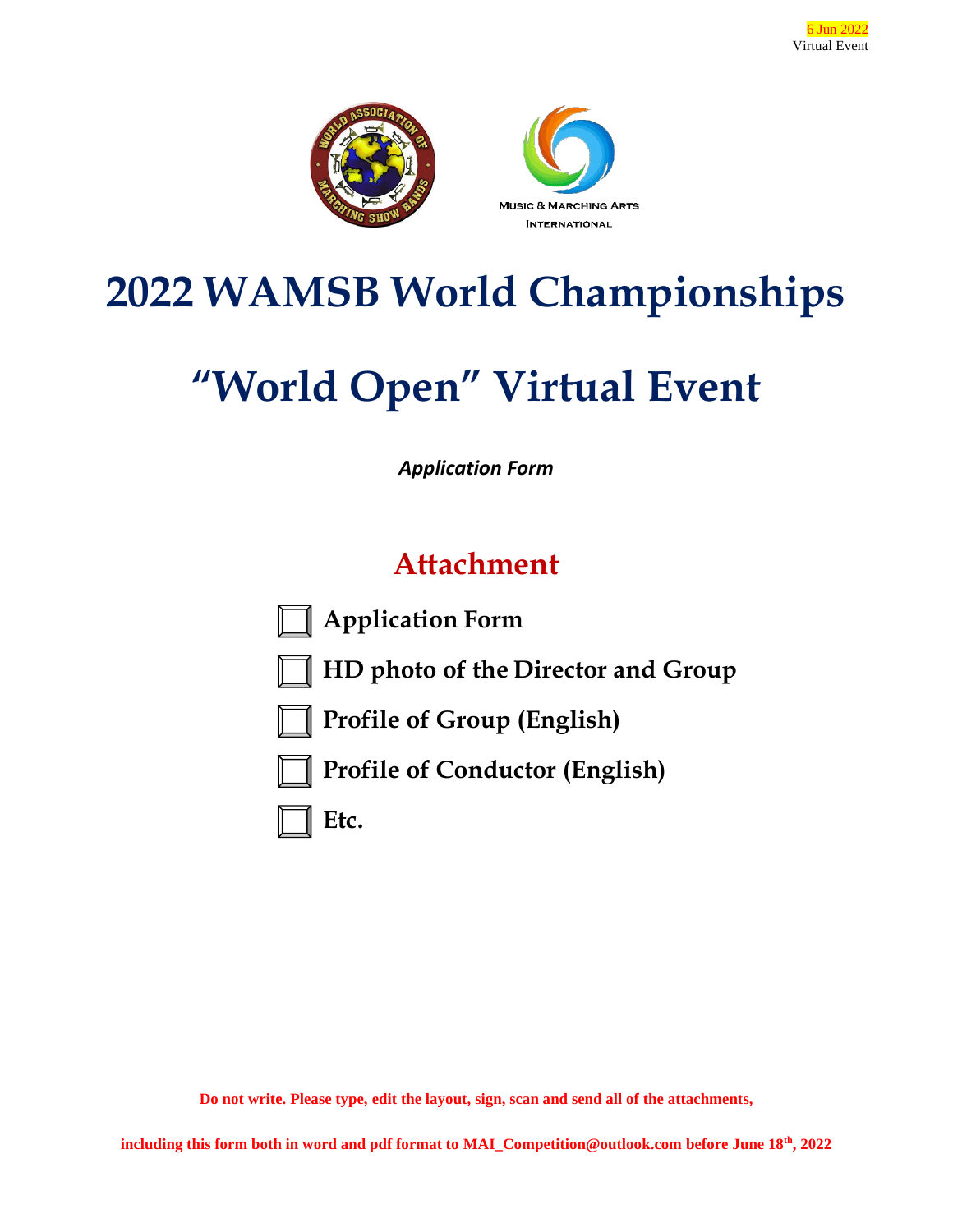## **2022 WAMSB World Championships "World Open" Virtual Event**

11th – 16th July 2022

Bangkok, Thailand

### **Application Form**

| Name of Band                  |             |
|-------------------------------|-------------|
| <b>Band Director</b>          |             |
| Contact person(s)             |             |
| Address                       |             |
|                               |             |
| Phone Number                  | TEL:        |
| (with country code)           | Cell Phone: |
| E-MAIL                        |             |
|                               |             |
|                               |             |
| Major Events                  |             |
|                               |             |
| attended by your band.        |             |
|                               |             |
|                               |             |
|                               |             |
|                               |             |
|                               |             |
| Major Awards                  |             |
| received by your band.        |             |
|                               |             |
|                               |             |
|                               |             |
|                               |             |
|                               |             |
|                               |             |
| Any other information         |             |
| regarding your band and links |             |
| to precedent performance.     |             |
|                               |             |
|                               |             |
|                               |             |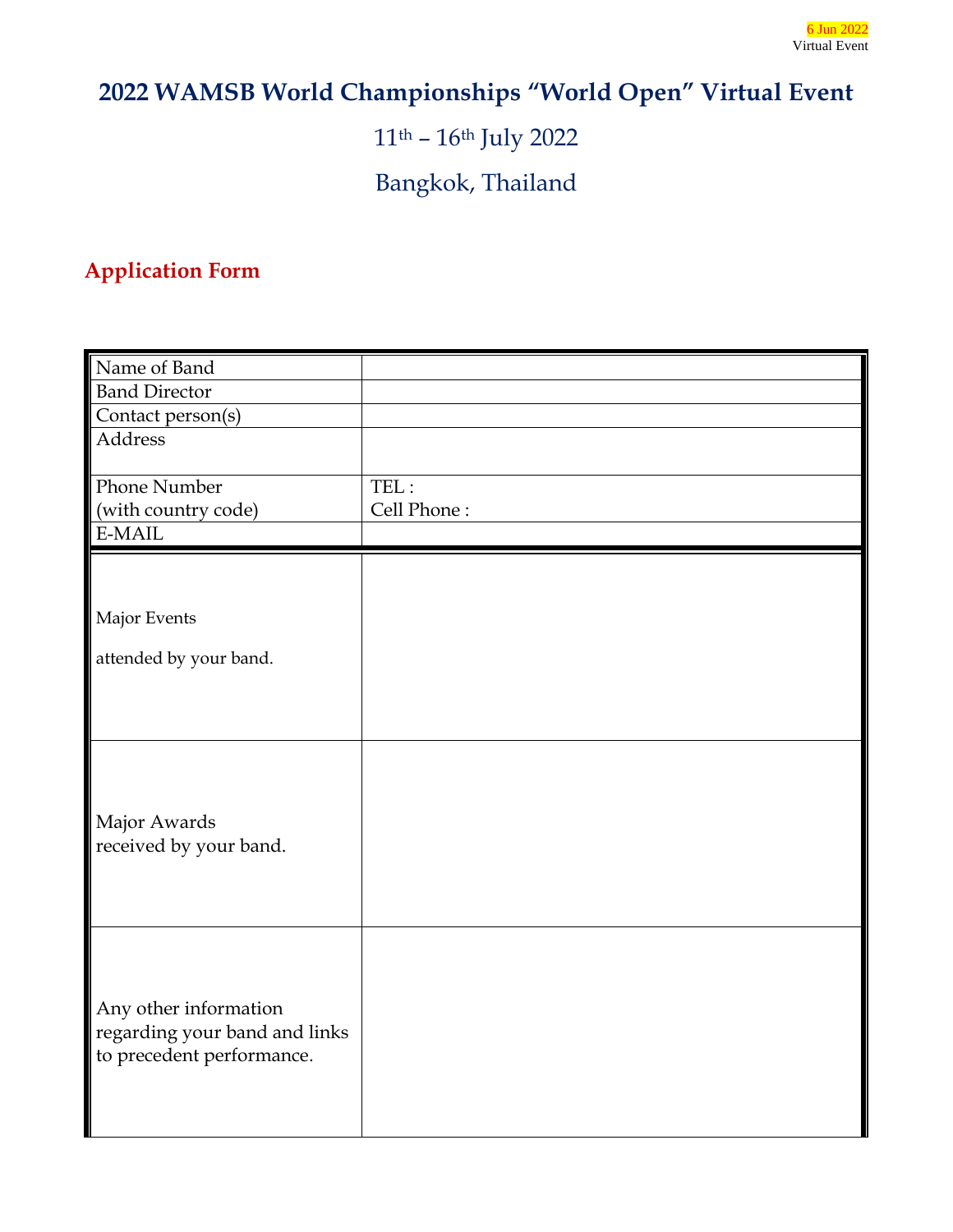| Category                                   | $\Box$ Show Band $\Box$ Marching Parade $\Box$ Concert Band<br>$\Box$ Indoor Drumline $\Box$ Color Guard Ensemble<br>$\Box$ Woodwind Ensemble $\Box$ Brass Ensemble<br>$\Box$ Percussion Ensemble $\Box$ Mixed Ensemble<br>$\Box$ Solo (your instrument) |
|--------------------------------------------|----------------------------------------------------------------------------------------------------------------------------------------------------------------------------------------------------------------------------------------------------------|
| Member/Performer<br>academic range         | $\Box$ Not over elementary level (grade or form 6)<br>$\Box$ Not over junior high school level (grade or form 9)<br>$\Box$ Not over high school level (grade or form 12)<br>□ Not over bachelor degree<br>$\Box$<br>Over bachelor degree or graduated    |
| YouTube and original file<br>download link | YouTube link<br>Original file download link _                                                                                                                                                                                                            |

(Signature)\_\_\_\_\_\_\_\_\_\_\_\_\_\_\_\_

(Name)

(Title or Position in the Organization)

(Band & Organization Name with seal if available)